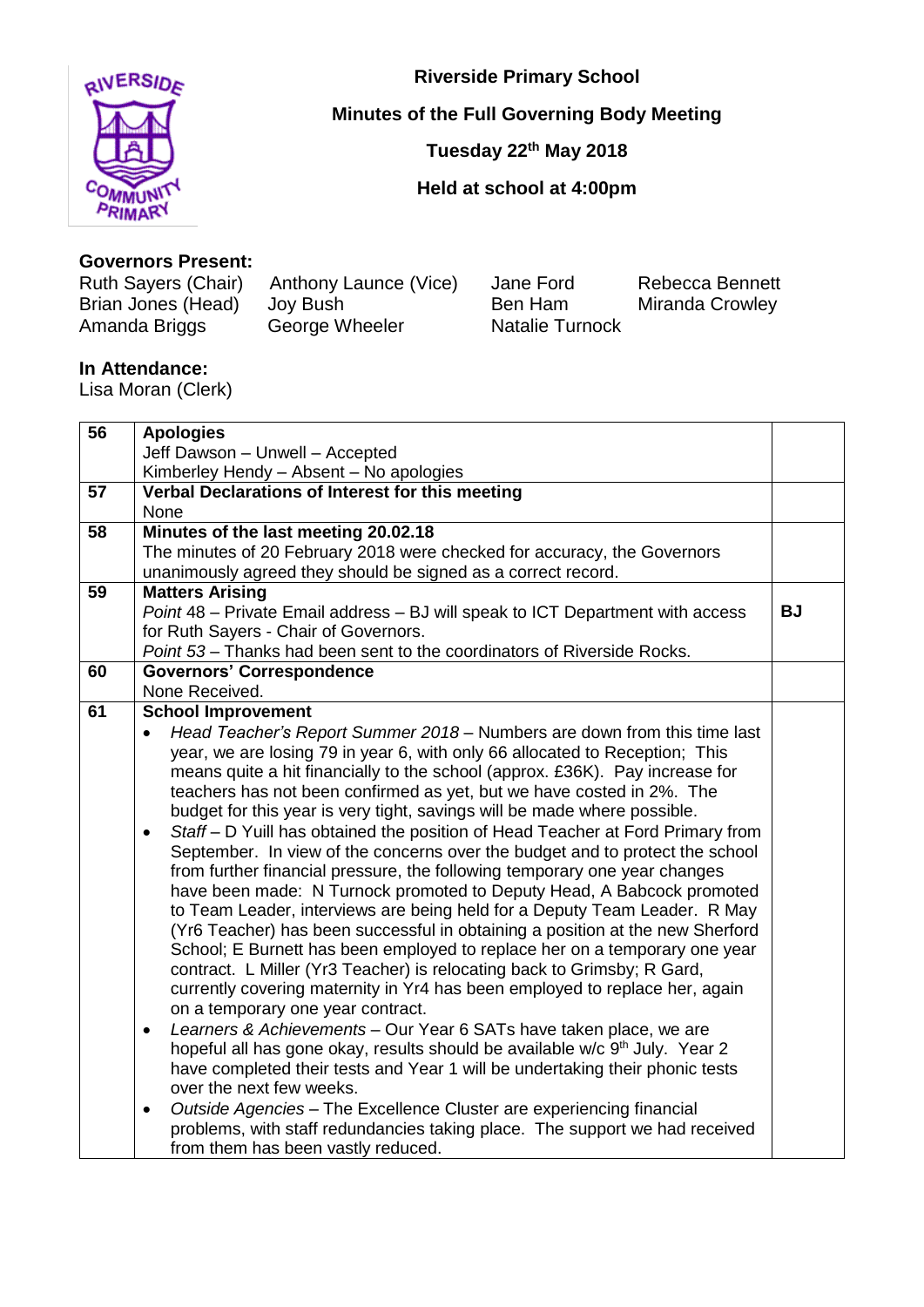|    | Inset Programme - A full inset programme was circulated for the term.<br>$\bullet$<br>Governors are always welcome to attend any inset session. The MAT<br>Meeting will be replaced with staff being notified about the changes relating to<br>GDPR.<br>Leadership and Management - New National Funding Formula has had a<br>٠<br>massive impact on our budget, with us receiving only a 0.5% increase whilst |            |
|----|----------------------------------------------------------------------------------------------------------------------------------------------------------------------------------------------------------------------------------------------------------------------------------------------------------------------------------------------------------------------------------------------------------------|------------|
|    | other schools have received up to 7.8%. Staff cost rises and the concern of<br>redeployment within the area are a real concern to the school's future budget.<br>Governors' Visits to School - 24 visits had been made to school between<br>$\bullet$<br>February and April '18. Special mention was made of R Bennett, the Link                                                                               |            |
|    | Governor for Riverside Rocks, who had visited the group every week. The<br>Chair thanked all Governors for their support of the school.<br>Governor Training - The SEN Governor has attended the third module of the<br>٠                                                                                                                                                                                      |            |
|    | "How to Help Children with ASC and/or ADHD", run by MAST. The Vice-Chair<br>had attended courses on Safeguarding run by K Powell and Safer Recruitment<br>Training organised by PAG.                                                                                                                                                                                                                           |            |
| 62 | <b>MAT Update</b>                                                                                                                                                                                                                                                                                                                                                                                              |            |
|    | Nothing has progressed since the last report. The LA confirmed that all the                                                                                                                                                                                                                                                                                                                                    |            |
|    | required PFI details had been sent to the DfE in February, but no communication                                                                                                                                                                                                                                                                                                                                |            |
|    | back had been forthcoming. Whilst the Government are not pushing and the                                                                                                                                                                                                                                                                                                                                       |            |
|    | Governors are happy for us to stay as a maintained school, the Head Teacher will                                                                                                                                                                                                                                                                                                                               |            |
|    | monitor the situation to see how things are evolving. With only 14 schools in                                                                                                                                                                                                                                                                                                                                  |            |
|    | Plymouth not currently part of a MAT, he will remain proactive to ensure we are                                                                                                                                                                                                                                                                                                                                |            |
|    | kept up to date with any developments.                                                                                                                                                                                                                                                                                                                                                                         |            |
|    | Jayne Gorton, the main contact for all schools at PCC, is leaving at the end of this                                                                                                                                                                                                                                                                                                                           |            |
| 63 | academic year and it is unclear who, if anyone, will replace her.<br><b>New Staff</b>                                                                                                                                                                                                                                                                                                                          |            |
|    | Children are introduced to all new staff before they start.                                                                                                                                                                                                                                                                                                                                                    |            |
|    | It was suggested that the School website shows a photograph of the new staff                                                                                                                                                                                                                                                                                                                                   |            |
|    | member during their first week in the relevant year group parent section.                                                                                                                                                                                                                                                                                                                                      |            |
|    | A photo could also be put in the school newsletter to make parents aware.                                                                                                                                                                                                                                                                                                                                      | <b>BJ</b>  |
| 64 | <b>Committee Reports</b>                                                                                                                                                                                                                                                                                                                                                                                       |            |
|    | Personnel & Finance – Mr Launce (Chair) highlighted the main points from the                                                                                                                                                                                                                                                                                                                                   |            |
|    | meetings held on the 20 <sup>th</sup> March and the 8 <sup>th</sup> May 2018.                                                                                                                                                                                                                                                                                                                                  |            |
|    | Curriculum & Premises - Mrs Ford & Mr Ham (Chair's) highlighted the main points                                                                                                                                                                                                                                                                                                                                |            |
|    | from the meetings held on the 27 <sup>th</sup> March 2018.                                                                                                                                                                                                                                                                                                                                                     |            |
|    | Homework was raised as a concern – the impact of homework and the different                                                                                                                                                                                                                                                                                                                                    |            |
|    | forums used by different schools.<br>A leaving card and gift to be purchased for David Yuill from Full Governors                                                                                                                                                                                                                                                                                               | <b>LMo</b> |
|    | All minutes are held in the Clerk's Office for governors' further perusal if required.                                                                                                                                                                                                                                                                                                                         |            |
| 65 | <b>Declaration of Interests - Staff &amp; Governors</b>                                                                                                                                                                                                                                                                                                                                                        |            |
|    | All amended and updated, Governors in July 2017; Staff in May 2018                                                                                                                                                                                                                                                                                                                                             |            |
|    | - Approved                                                                                                                                                                                                                                                                                                                                                                                                     |            |
| 66 | <b>Link Governors' Reports</b>                                                                                                                                                                                                                                                                                                                                                                                 |            |
|    | Attendance Report - M Crowley - Attendance was mentioned in our last Ofsted                                                                                                                                                                                                                                                                                                                                    |            |
|    | report, stating that patterns of attendance for groups of pupils were not analysed,                                                                                                                                                                                                                                                                                                                            |            |
|    | meaning dips in attendance were not followed up quickly. Since this visit, D Yuill                                                                                                                                                                                                                                                                                                                             |            |
|    | and D Leonard have worked on setting up tracking groups in SIMs for key groups,                                                                                                                                                                                                                                                                                                                                |            |
|    | including SEN and gender, enabling them to track attendance levels more easily.<br>If absence is shown to have a negative impact on attainment we have a range of                                                                                                                                                                                                                                              |            |
|    | methods within school to promote attendance. Alongside these, children are kept                                                                                                                                                                                                                                                                                                                                |            |
|    | in during their breaks and lunchtime to catch up with missed work, this is done in                                                                                                                                                                                                                                                                                                                             |            |
|    | discussion with parents. We currently have 69 pupils who are classed as                                                                                                                                                                                                                                                                                                                                        |            |
|    | persistent absentees - attendance below 90%.                                                                                                                                                                                                                                                                                                                                                                   |            |
|    | Meetings are held with parents of persistent absentees and referrals are made to                                                                                                                                                                                                                                                                                                                               |            |
|    | the EWO, which can lead to fines, interview under caution and court cases.                                                                                                                                                                                                                                                                                                                                     |            |